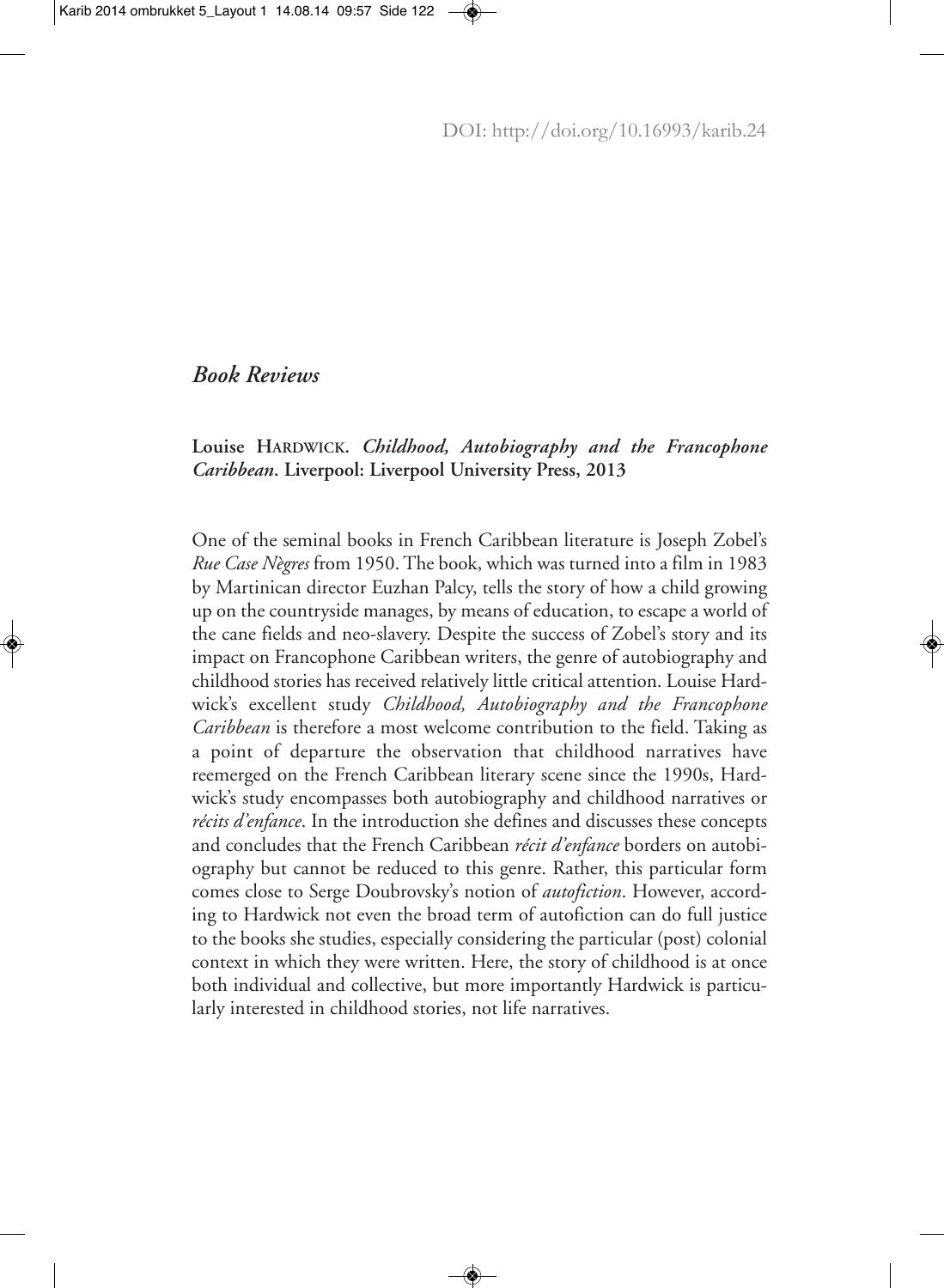Hardwick argues that although the French Caribbean does not have the same history of autobiographical narratives as we find in the Anglophone Caribbean and in North America, where the slave narrative constitutes a solid genre, there is indeed another tradition of autobiographical writing that has, as she points out on numerous occasions, passed unnoticed to critics. The first chapter lays out the groundwork for this tradition. Here Hardwick gives the reader a sound and interesting background to the 1990s autobiographical boom as she sheds light on a number of marginal writers, thereby contributing to the rewriting of Caribbean literary history. As many critics, including myself, have pointed out, for far too long the writing of the French Caribbean history of literature has focused on a few major authors, which has resulted in an erroneous linear understanding of the development of Caribbean literature, starting from *négritude*, via *antillanité* and ending with *créolité* (What comes after? Nobody knows). Hardwick shows that the childhood topos has been persistent in writings from the islands and has appeared in many forms in the writings of marginal as well as established authors. For instance, the focus on childhood narratives highlights an area of literature where Glissant has not had a major impact on the generation of authors who started publishing in the 1980s. Hardwick does indeed talk about the childhood topos in some of Glissant's texts, but her reading makes it clear that this particular phenomenon plays a minor part in his writing and thinking (indeed, the autobiographical impulse was not his focus). However, it is noteworthy that whereas Hardwick mentions *La Lézarde,* there is not a single line on *Soleil de la conscience* or on later theoretical texts such as *La Cohée du Lamentin,* where the exact same childhood scenes present in *La Lézarde* reappear.

In the following chapters, Hardwick gives an impressive analysis of the genre of *récit d'enfance* with a particular focus on what Hardwick designates as the "post-1990s" starting with Martinican authors Patrick Chamoiseau and Raphaël Confiant, then going via Maryse Condé to Daniel Maximin and Gisèle Pineau, all three from Guadeloupe, to end with Haitian author Dany Laferrière, recently elected to the French Academy.The approach chosen for each author is well thought-out, and by letting one author represent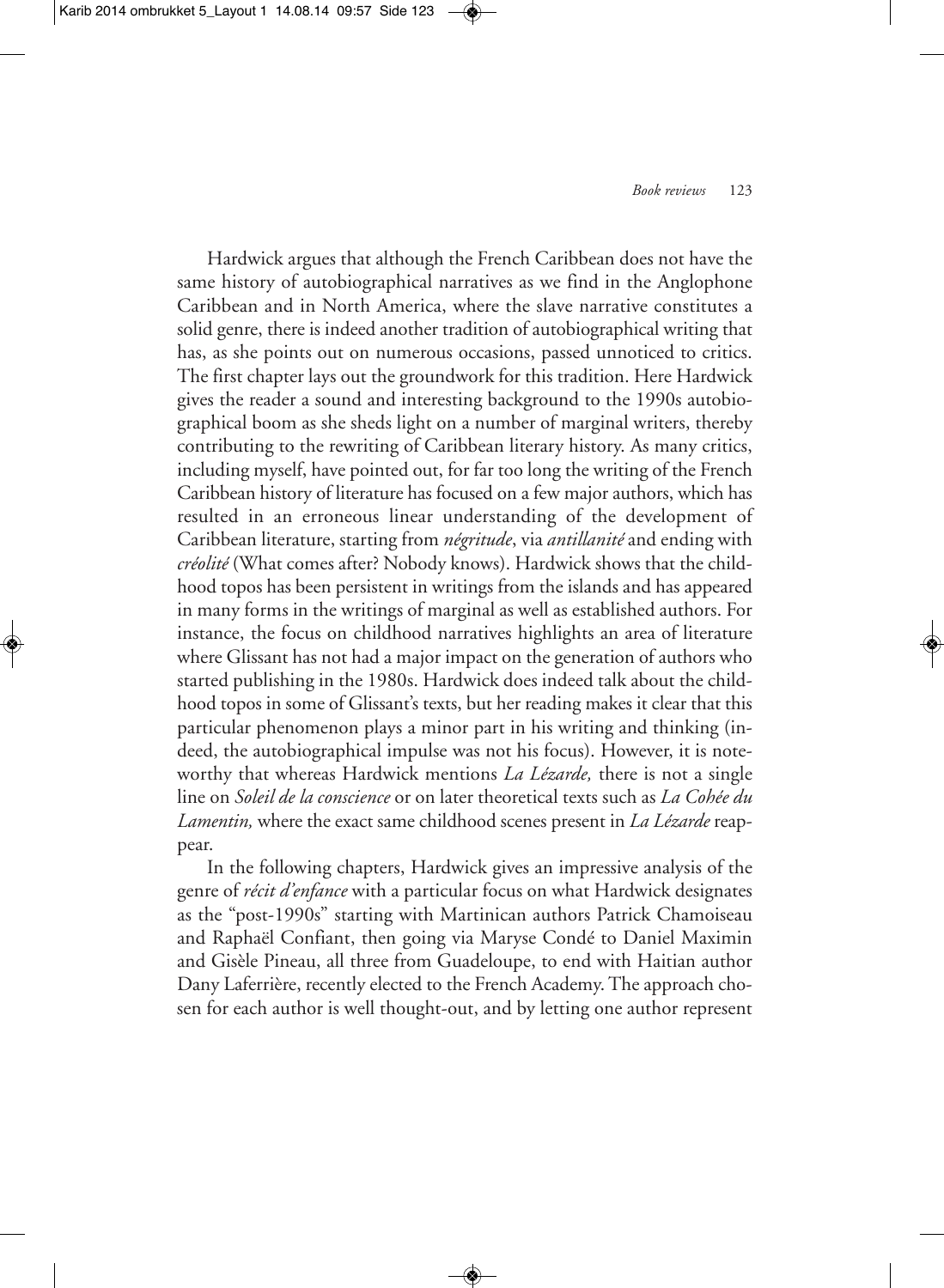a particular problem tied to the genre, she smoothly covers the main aspects of the *récit d'enfance*. Hardwick looks at Chamoiseau's *Chemin d'école* series through the prism of mimicry and schooling. She addresses the question of ethnicity through Confiant's books. Condé's *Le Cœur à rire et à pleurer* is the platform for questioning the notion of alienation, and Pineau and Maximin represent a geopoetic approach to childhood through the perspective of exile. Dany Laferrière is the only Haitian writer examined, and seeing that the Haitian context differs radically from that of Guadeloupe and Martinique, his books allow for further problematisation of the genre, as Hardwick shows how his narratives are a way to address the development of Haiti from the 1970s onwards. These approaches underscore Hardwick's main point, namely, that childhood narratives reflect and deepen other concerns that preoccupy the authors examined and pervade Antillean literature.

A theme that spans all of the authors studied is the intricate question of the silenced and shameful past, a recurrent theme in Antillean writing (both fictional and factious) and how it resurfaces in the life and formation of individuals. She examines a passage from *Le Cœur à rire et à pleurer,* where young Maryse Condé plays with a white girl who, during a role game that goes a bit too far, uses race to excuse her cruel behavior toward the narrator: she beats little Maryse because the girl is white and Maryse is black. This event marks the first time the young narrator is confronted with slavery and racism, questions that have been carefully contained by her parents. From another angle, reading Maximin and Pineau, Hardwick shows the importance of geography and landscape for remembrance, connecting individual destiny with that of a community. The water metaphor, for example, presents the middle passage as a giant deadly womb rather than a place of rebirth; it is a haunted space. On the other side of the spectrum, Hardwick explores how Haitian author Laferrière uses personal memory to restore Haiti's dignity. The movement in Laferrière's childhood narrative is thus the inverse of that which can be observed in Pineau and Maximin, but it still concerns finding ways to connect the destiny of the individual with the collectivity. In fact, all of the texts examined are, in one way or another, about finding different mediations between individual and collective memory, about the ten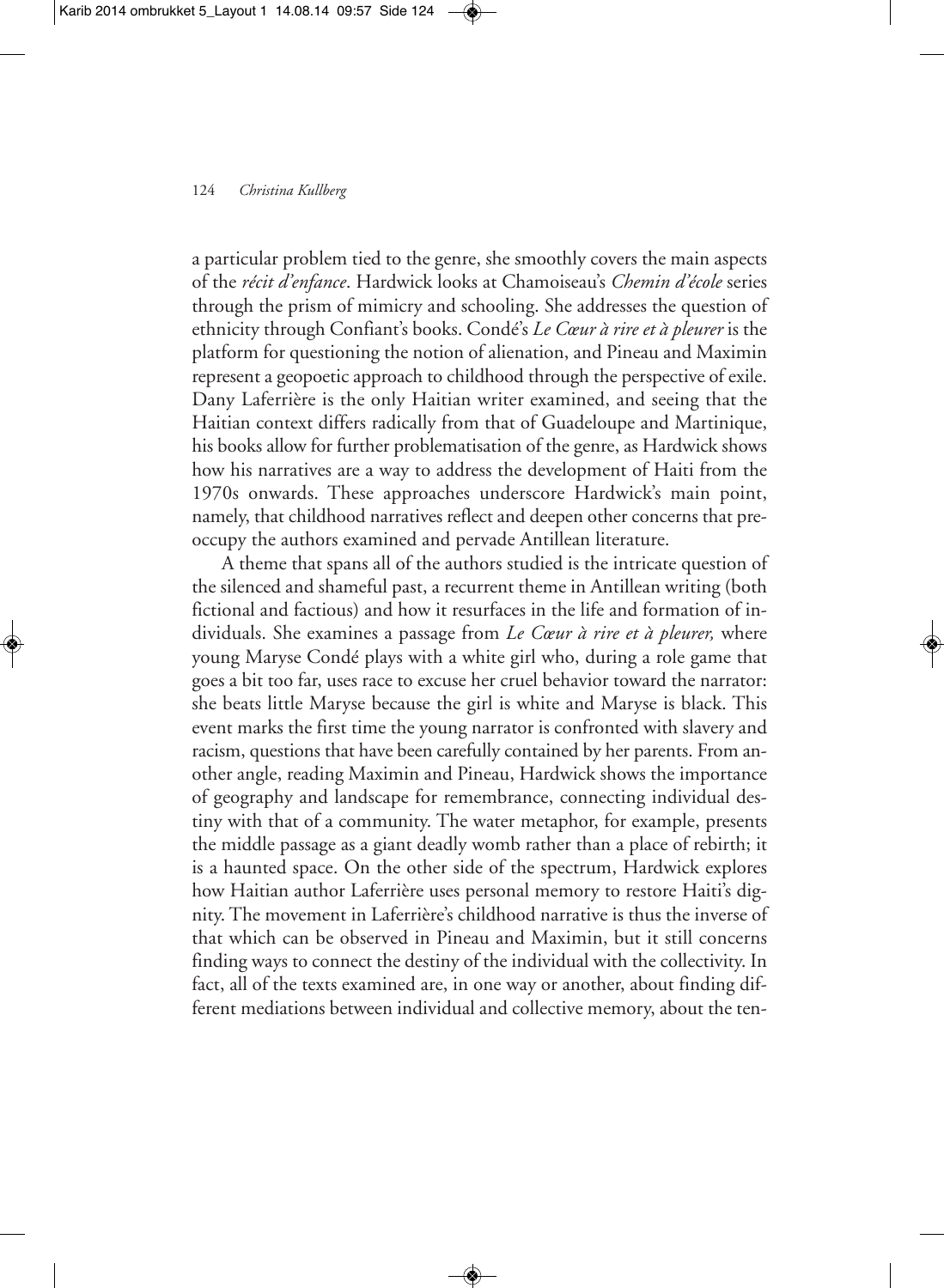sions between the *je* and the *nous*. Hardwick offers literary readings of this dilemma and avoids theorizing, which is quite liberating, considering that the French Caribbean has been over-theorized at the expense of close readings and other, more literary approaches. Nevertheless, in regard to the tension between the *je* and the *nous*, I missed discussion about the fact that so many women write the autobiographies of their grandmothers or of other people in the family. Pineau's *L'Exil selon Julia* uses this strategy, but Hardwick does not go very far in her comments about writing about the self via others. This is worth noting since the strategy has been used by many Caribbean women. Look, for instance, at Edwidge Danticat's amazing autobiography of her uncle, *Brother I'm Dying*, or Maryse Condé's *Victorine les saveurs et les mots*, to name a few.

The book's broad approach, covering the French Caribbean from the overseas departments to independent Haiti, is informative and rich; Hardwick gains a lot from comparisons and parallel readings and manages to show the existence of a particular genre somewhere in between childhood memoires and autobiography that seems specific to the French Caribbean. The only down side to such a wide perspective is, of course, that sometimes details slip by in the readings. Some elements are left uncommented, such as the question of the formation of a sexual identity in Chamosieau's last book or the question of publishing policies. Moreover, it would have been interesting to read a discussion about the implications of the Gallimard series *Haute enfance* and about the fact that Condé was asked by her editor to write about her grandmother. Hardwick follows a broad chronological structure, where each author is treated one at a time. So while Hardwick's clear style and structure make this book very pleasant to read, some points could have been better addressed with another, less direct approach. And in fact, the last chapter breaks with the general structure and addresses the topic using a more thematic approach. The chapter is devoted to the question of gender and the representation of parents, notably the female figure of the mother and grandmother along with myths of the woman as a *poteau-mitan* and a *femme-matador*. This chapter is more critical than the others but remains very accessible and devoid of theoretical complications. As the chapter deals with gender, it